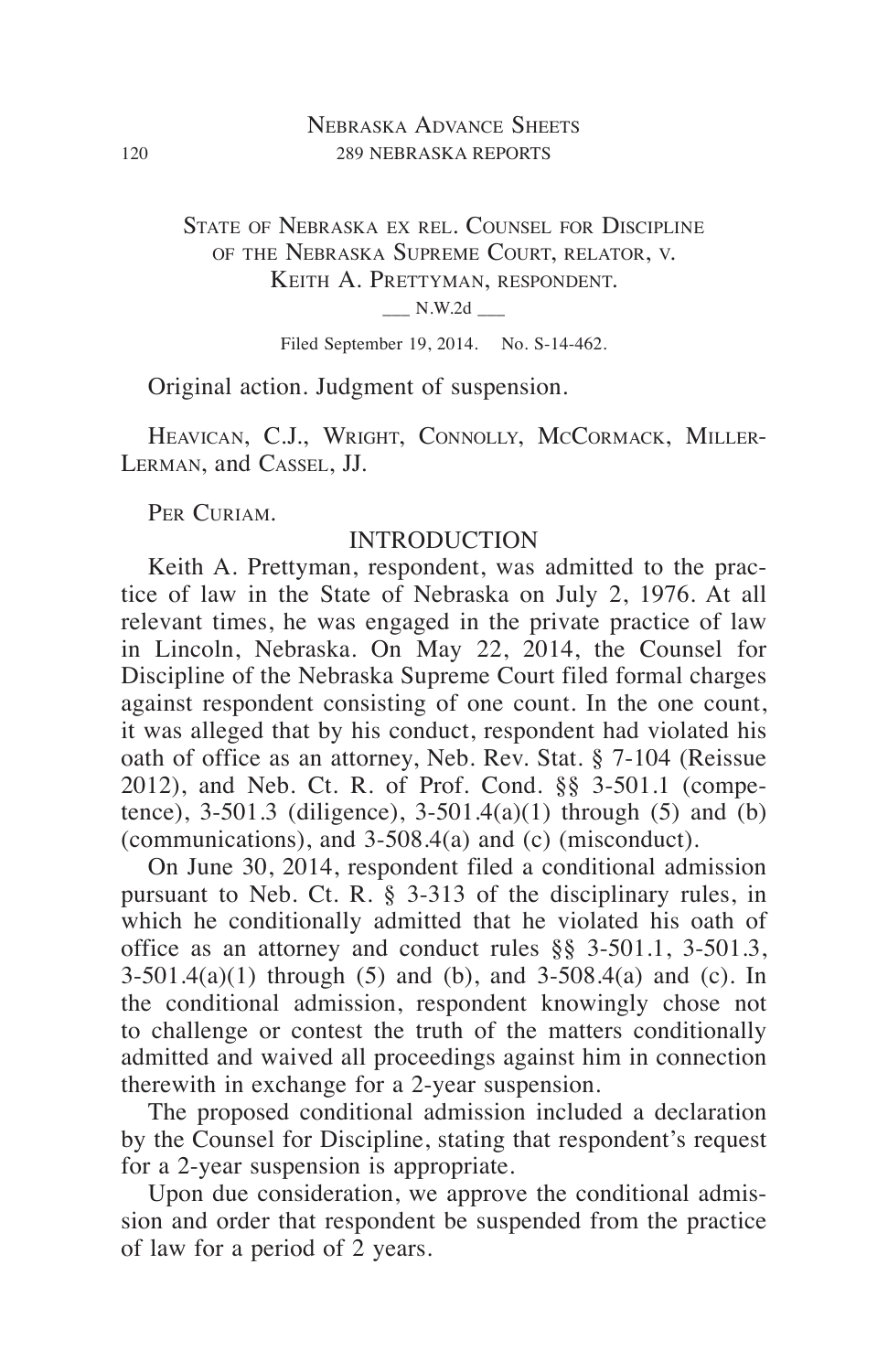#### **FACTS**

The formal charges state that at all times relevant to these proceedings, respondent served as outside counsel for Swanson Russell Associates (Swanson Russell). The one count contained in the formal charges stem from respondent's representation of Swanson Russell.

In November 2009, an I-129 "Petition for Nonimmigrant Worker" status was filed with the U.S. Citizenship and Immigration Services by someone other than respondent on behalf of an individual who was a citizen and national of Indonesia (individual). The purpose of filing the I-129 petition was to classify the individual as a nonimmigrant worker in a specialty occupation. The petition was approved on January 13, 2010, and it provided a change of the individual's status to H-1B status so that the individual could work for a certain employer in Lincoln. The individual's H-1B status was good until November 14, 2012. However, the individual's initial employer went out of business later in 2010.

In 2010, Swanson Russell wished to hire the individual. Swanson Russell contacted respondent, who agreed to represent Swanson Russell to ensure that the individual could legally work for Swanson Russell and maintain his correct status as a nonimmigrant worker. Respondent had not previously handled this type of immigration matter. The formal charges state that respondent failed to educate himself so that he could competently handle Swanson Russell's legal matter, and respondent failed to consult with a lawyer of established competence in the field.

In order for the individual to be legally employed by Swanson Russell, a new I-129 petition needed to be filed. Beginning in late 2010, respondent falsely informed Swanson Russell that he had filed the I-129 petition on behalf of the individual. Respondent's untruthfulness regarding the filing of the I-129 petition continued through July 2013.

In August 2013, Swanson Russell hired an immigration attorney to determine what could be done to complete the processing of the individual's I-129 petition. The immigration attorney discovered that respondent had not timely filed the I-129 petition and had repeatedly lied to Swanson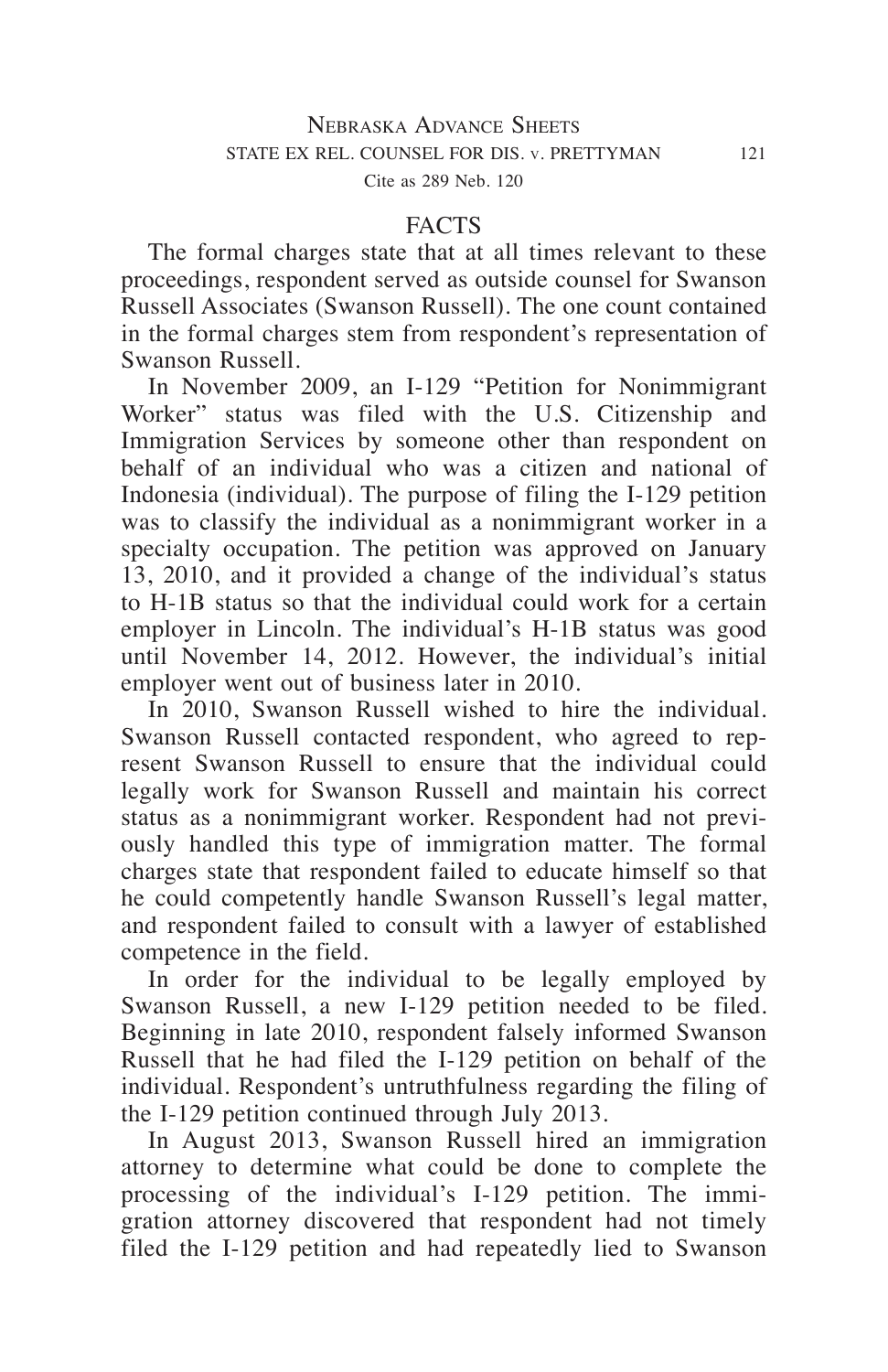Russell about the matter. As a result of respondent's failure to competently handle the matter, it was necessary that the individual return to Indonesia in order to avoid additional legal difficulties.

The formal charges allege that respondent's actions constitute violations of his oath of office as an attorney as provided by § 7-104 and professional conduct rules §§ 3-501.1, 3-501.3,  $3-501.4(a)(1)$  through (5) and (b), and  $3-508.4(a)$  and (c).

# ANALYSIS

Section 3-313, which is a component of our rules governing procedures regarding attorney discipline, provides in pertinent part:

(B) At any time after the Clerk has entered a Formal Charge against a Respondent on the docket of the Court, the Respondent may file with the Clerk a conditional admission of the Formal Charge in exchange for a stated form of consent judgment of discipline as to all or part of the Formal Charge pending against him or her as determined to be appropriate by the Counsel for Discipline or any member appointed to prosecute on behalf of the Counsel for Discipline; such conditional admission is subject to approval by the Court. The conditional admission shall include a written statement that the Respondent knowingly admits or knowingly does not challenge or contest the truth of the matter or matters conditionally admitted and waives all proceedings against him or her in connection therewith. If a tendered conditional admission is not finally approved as above provided, it may not be used as evidence against the Respondent in any way.

Pursuant to § 3-313, and given the conditional admission, we find that respondent knowingly does not challenge or contest the matters conditionally admitted. We further determine that by his conduct, respondent violated conduct rules §§ 3-501.1, 3-501.3, 3-501.4(a)(1) through (5) and  $(b)$ , and  $3-508.4(a)$  and  $(c)$ , and his oath of office as an attorney licensed to practice law in the State of Nebraska. Respondent has waived all additional proceedings against him